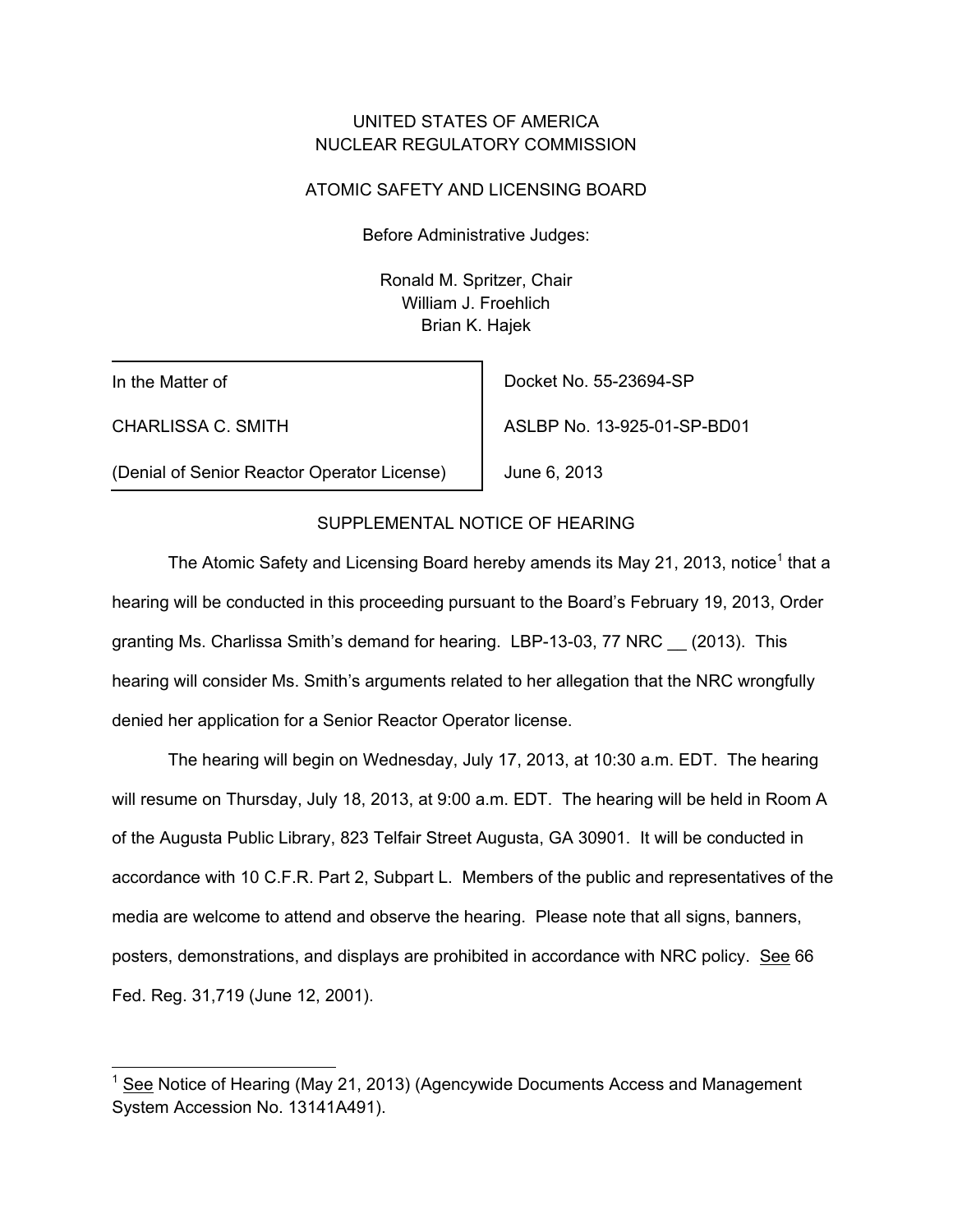Documents related to this proceeding are available for public inspection via the Nuclear Regulatory Commission's Agencywide Documents Access and Management System (ADAMS), which can be accessed through http://www.nrc.gov/reading-rm/adams.html#web-based-adams. General information regarding adjudicatory proceedings, including the provisions of Subpart L, can be found on the Atomic Safety and Licensing Board Panel's webpage, located at http://www.nrc.gov/about-nrc/regulatory/adjudicatory.html.

 $\overline{\phantom{a}}$  , and the contract of the contract of the contract of the contract of the contract of the contract of the contract of the contract of the contract of the contract of the contract of the contract of the contrac

It is so ORDERED.

 FOR THE ATOMIC SAFETY AND LICENSING BOARD

*/RA/*

William J. Froehlich ADMINISTRATIVE JUDGE

Rockville, Maryland June 6, 2013